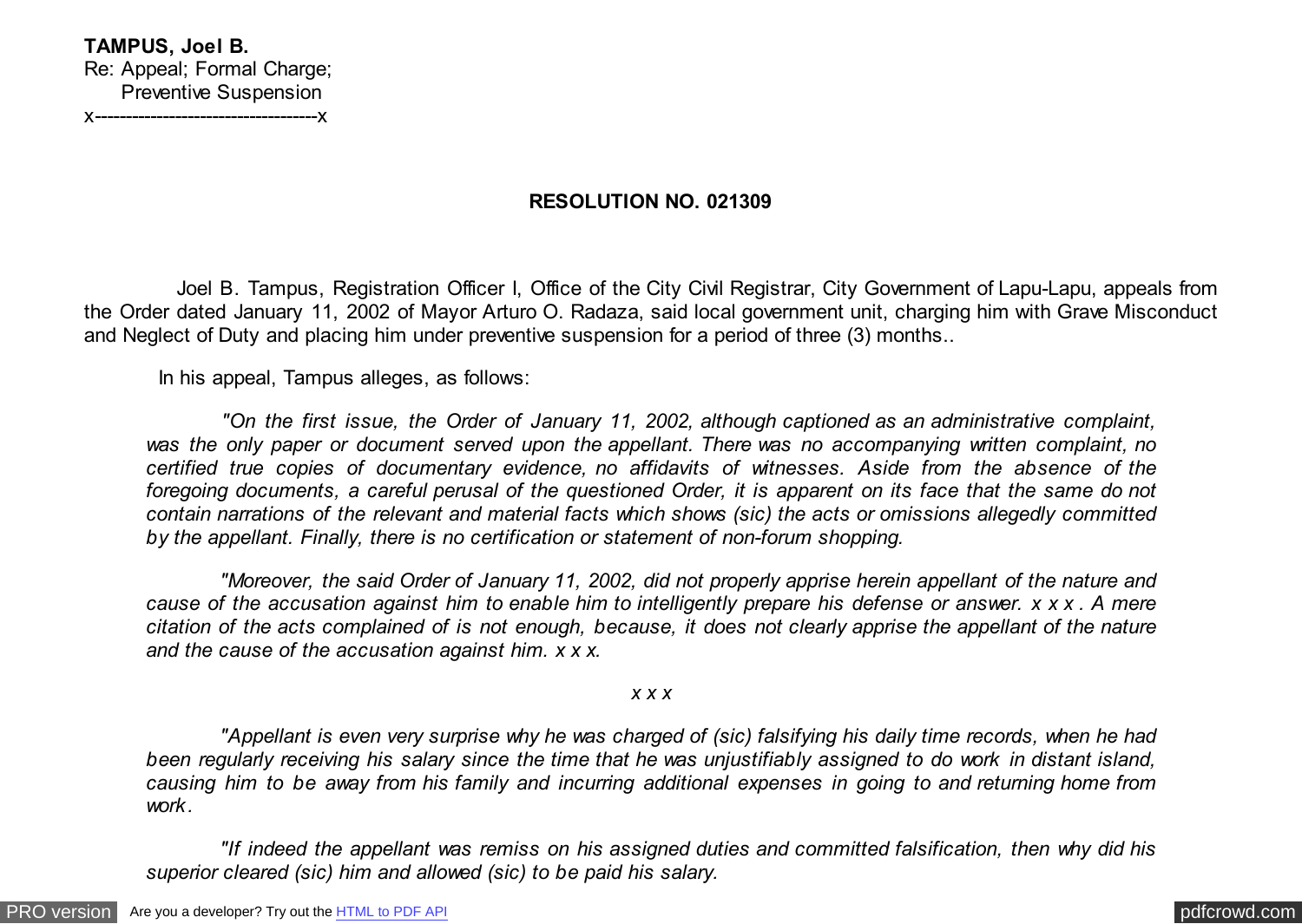*"Between the immediate superior of the appellant and the Mayor of Lapu-Lapu City, the former is in a better position to determine whether herein appellant has in fact committed an offense or malfeasance. And as of the moment, the immediate superior of the appellant has said nothing on the matter which lend (sic) credence to the fact that appellant has not committed the acts complained of. Had it been otherwise, the Department Head concerned would have made by now a report of his subordinate's misconduct.*

#### *x x x*

 *"Fundamental fairness, which is the essence of due process, requires that the respondent should be given ample opportunity to be informed of nature and cause of the accusation against him. He should be given a chance to fully understand or comprehend of (sic) what he is being charge (sic) with, otherwise, he is denied due process. x x x.*

 *"Lastly, the Order dated January 11, 2002 does not clearly show or support the charge stated therein. x x x. The absence therefore of a formal charge does not give authority or vest jurisdiction upon the mayor of Lapu-Lapu City to order the preventive suspension of herein respondent."*

When requested to comment, Mayor Radaza argued, as follows:

 *"The instant of the case is an off shoot of the case filed by the appellant against the appellee, allegedly for violating this rights when appellee transferred him to Olango Island and later on to Caubian Island both within the jurisdiction of Lapu-Lapu City. In appellee's answer, affidavits were executed by inhabitants of Caubian where appellant was detailed describing his neglect of duty and gross misconduct, gambling during office hours and not doing his job as detailed in the order of his transfer.*

 *"Appellant's case was dismissed. x x x.*

 *"This (sic) office of the City Attorney then requested the appellant to file counter affidavits since he was (sic) now charge (sic) with grave misconduct and neglect of duty as a result of the affidavits filed. The counsel of the appellant asked for copies even when they had (sic) copies but to comply with due process the Office of the City Attorney gave appellant copies of the affidavits.*

 *"The appellant filed counter affidavits and the City Attorney's Office conducted a preliminary investigation and found probable cause.*

 *"The suspension was signed by the appellee because the witnesses are residents of Caubian where appellant is detailed to prevent any harassment.*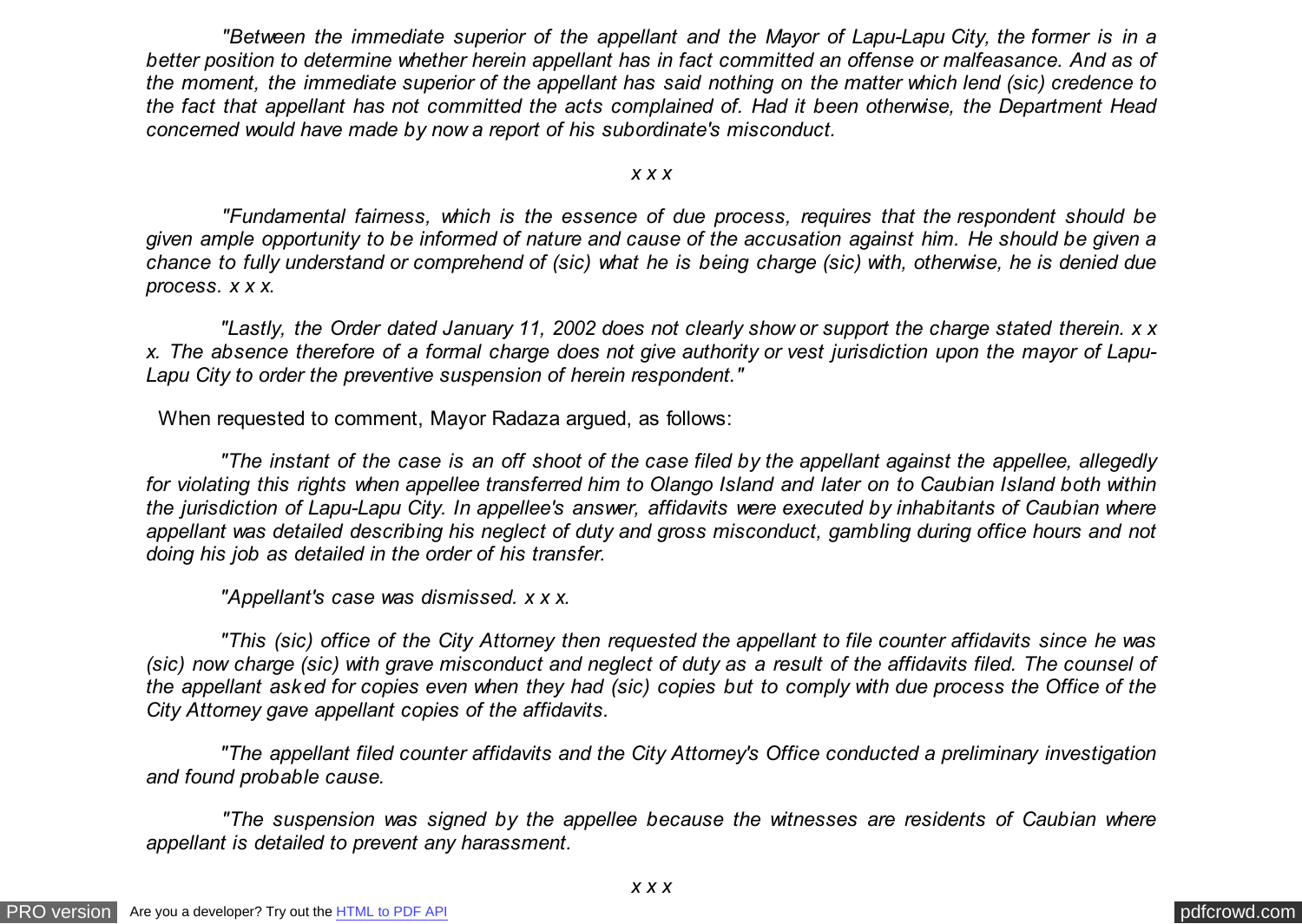*"From the foregoing, appellant was afforded due process in every possible way and preventive suspension is allowed under the Uniform Rules on Administrative Cases in the Civil Service."*

 It appears that Tampus is employed as Registration Officer I at the Office of the City Civil Registrar, City Government of Lapu-Lapu. On July 13, 2001, Mayor Radaza issued a Memorandum (Detail Order) reassigning Tampus to Olango Island and directing him to provide assistance to the residents thereat in the preparation of the requirements for their application pertaining to civil registration such as, but not limited to, marriage license application and certification of live birth and death.

 On August 7, 2001, another Memorandum (Reassignment) was issued by Mayor Radaza to Tampus, pertinent portions of which read, as follows:

 *"Effective upon receipt hereof, you are hereby re-assigned and hold office temporarily in Caubian Barangay Hall, Lapu-Lapu City, to perform such duties and functions inherent to your position particularly to assist the applicants in barangay Caubian in processing their paper works in the application of Marriage Contract, certification of Death and Live Birth, etc.*

 *"Your Daily Time Record (DTR) shall be signed by the undersigned after duly counter-signed by Brgy. Councilor Eduardo Matbagon."*

 Tampus appealed the aforementioned Memoranda issued by Mayor Radaza to the Civil Service Commission Regional Office (CSCRO) No. VII, Cebu City. Said appeal was dismissed by CSCRO No. VII in its Decision dated October 1, 2001, pertinent portion of which reads, as follows:

 *"Except for his base allegations that his reassignment has caused him inconvenience and financial burden, Mr. Tampus has failed to show and prove convincingly that his reassignment resulted in diminution of his rank, status or salary. He has not presented any proof or evidence which establish (sic) the fact that indeed there is such reduction in his rank, status or salary as Registration Officer I."*

 Dissatisfied, Tampus appealed to the Commission but the same was dismissed in an Order dated January 4, 2002 for failure to comply with the provisions on perfection of appeals. No action has been taken by Tampus after the dismissal of his appeal on the matter of his reassignment.

 Meanwhile, on August 31, 2001, Eduardo Matbagon, Sr., Barangay Kagawad of Barangay Caubian, Lapu-Lapu City, and Dario Lumapas, a resident of the same barangay, executed sworn statements alleging that they frequently saw Tampus playing *mahjong* during office hours instead of doing his official duties and functions. Upon knowledge thereof, Mayor Radaza issued a Memorandum dated September 4, 2001 to Tampus requiring him to submit an explanation in writing why he should not be terminated from the service for Gross Dereliction of Duty and Gross Misconduct in connection with his alleged engaging in Illegal Gambling during office hours.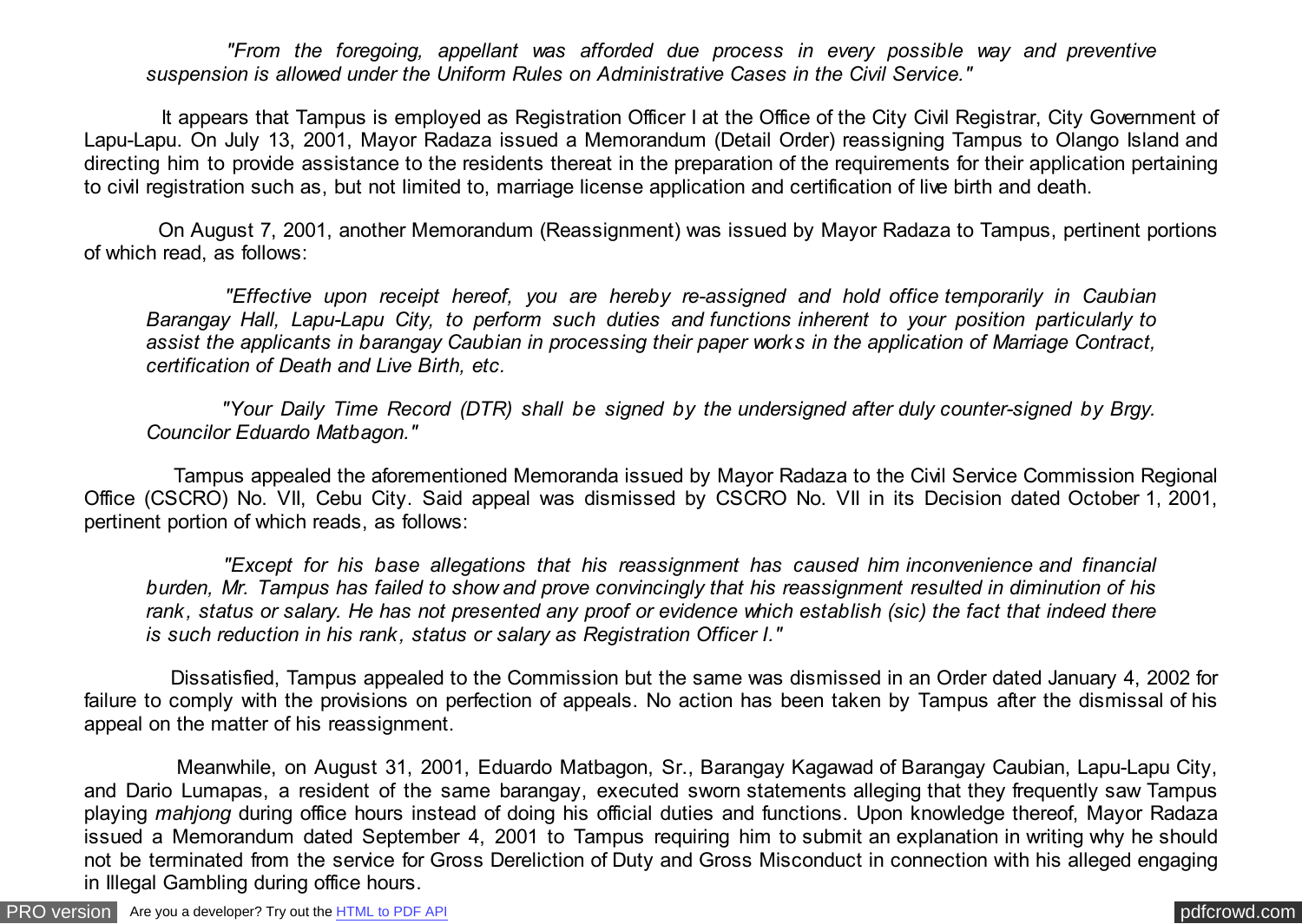In a letter dated September 6, 2001, Tampus through counsel, requested the City Attorney that he be furnished with a copy of any supporting affidavit/s or sworn statement/s concerning the acts complained of. On September 7, 2001, the City Attorney furnished Tampus' counsel with the requested documents. In response, Tampus submitted as his counter-affidavits the undated affidavits of Margelina A. Escarlan and Fidel L. Booc, both residents of Barangay Caubian.

 Thereafter, a preliminary investigation was conducted by the City Attorney. In his Investigation Report dated November 12, 2001, the City Attorney, after a finding of a *prima facie* case against Tampus, recommended the filing of Gross Neglect of Duty and Gross Misconduct charges against the latter.

 On January 11, 2002, a formal charge was issued to Tampus, which he received on January 21, 2002, and worded in this wise:

## *"ADMINISTRATIVE COMPLAINT*

*"You, Mr. Joel P. Tampus, Registration Officer I of this city, is hereby formally charged with NEGLECT OF DUTY and GROSS MISCONDUCT in that you willfully failed to perform your assigned duties and functions and for falsifying your daily time record.*

 *"You are also hereby preventively suspended for the duration of your hearing not to exceed (3) months.*

 *"You are likewise requested to see the City Attorney for the schedule of your hearing/s."*

Hence, the instant appeal.

There are two (2) issues that need to be resolved, to wit:

1) Whether the formal charge issued to Tampus is valid; and

2) Whether the preventive suspension imposed upon Tampus is proper.

The first issue is answered in the affirmative.

# **Section 16, Rule II** of the **Uniform Rules on Administrative Cases in the Civil Service** provides, as follows:

 *"Section 16. Formal Charge. – After a finding of a prima facie case, the disciplining authority shall formally charge the person complained of. The formal charge shall contain a specification of charge(s), a brief statement of material or relevant facts, accompanied by certified true copies of the documentary evidence, if any, sworn statements covering the testimony of witnesses, a directive to answer the charge(s) in writing under oath in not less than seventy-two (72) hours from receipt thereof, an advice for the respondent to indicate in his answer*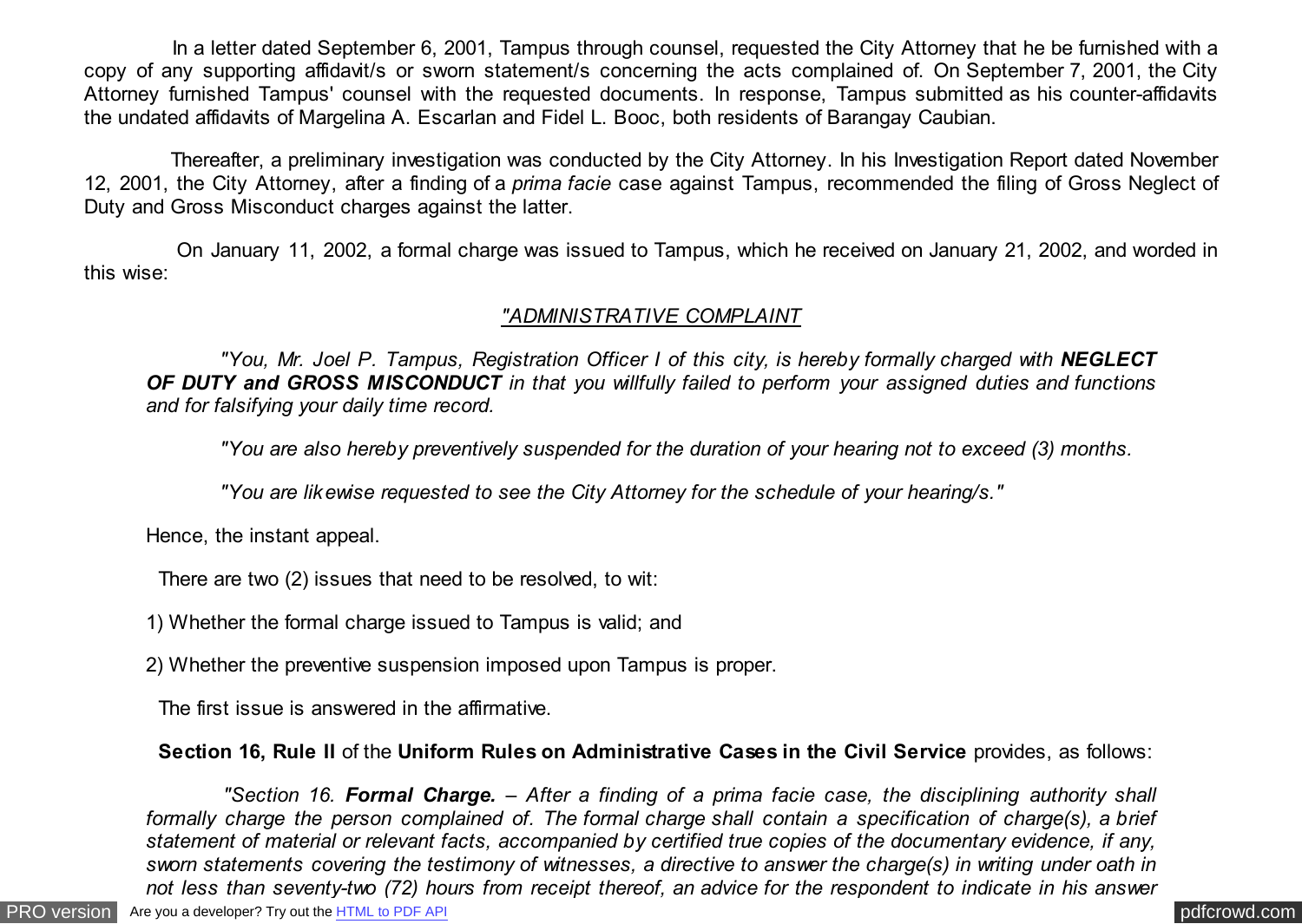*whether or not he elects a formal investigation of the charge(s), and a notice that he is entitled to be assisted by a counsel of his choice."*

 A reading of the formal charge issued to Tampus by Mayor Radaza would reveal that the demands of due process are complied with. While it is true that the formal charge is silent as to the narration of specific acts or omissions constituting the offenses charged, it cannot be denied that the same was clearly spelled out in detail in the affidavits of Matbagon and Lumapas which were furnished earlier to Tampus' counsel during the preliminary investigation. Hence, it cannot be said that Tampus was totally uninformed of the nature and cause of accusation against him when he was issued the assailed formal charge. As pronounced by the Supreme Court in **Dadubo vs. Civil Service Commission (223 SCRA 747)** where it aptly ruled in this wise:

 *"The charge against the respondent in an administrative case need not be drafted with the precision of an information in a criminal prosecution. It is sufficient that he is apprised of the substance of the charge against him. x x x."*

 What is paramount is that Tampus was given a reasonable opportunity to explain his side of the controversy. Wellsettled is the rule that the essence of due process in administrative proceedings is that a party be afforded a reasonable opportunity to be heard and to submit any evidence he may have in support of his defense **(Larin vs. Executive Secretary, 280 SCRA 713).**

Anent the second issue, the Commission finds the three (3)-month suspension imposed upon Tampus not in order.

 **Section 85(a) of the Local Government Code of 1991** provides, as follows:

 *"Section 85. Preventive Suspension of Appointive Local Officials and Employees. – (a) The local chief executives may preventively suspend for a period of sixty (60) days any subordinate official or employee under his authority pending investigation if the charge against such official or employee involves dishonesty, oppression, grave misconduct or neglect in the performance of duty,*

*or if there is a reason to believe that the respondent is guilty of charges which would warrant his removal from the service."* (Emphasis supplied)

 As can be gleaned from the aforequoted provision, local chief executives are empowered to place under preventive suspension any subordinate appointive official or employee pending investigation of the charge against the latter involving offenses enumerated therein for a maximum period of sixty (60) days only. In the formal charge issued by Mayor Radaza, Tampus was placed under preventive suspension for a period of three (3) months, which is violative of the aforementioned law.

 Finally, it is noted that Tampus' reassignment took effect on August 7, 2001, hence, he should be restored to his official station in Lapu-Lapu City Hall after the lapse of one (1) year considering that this is a case of unconsented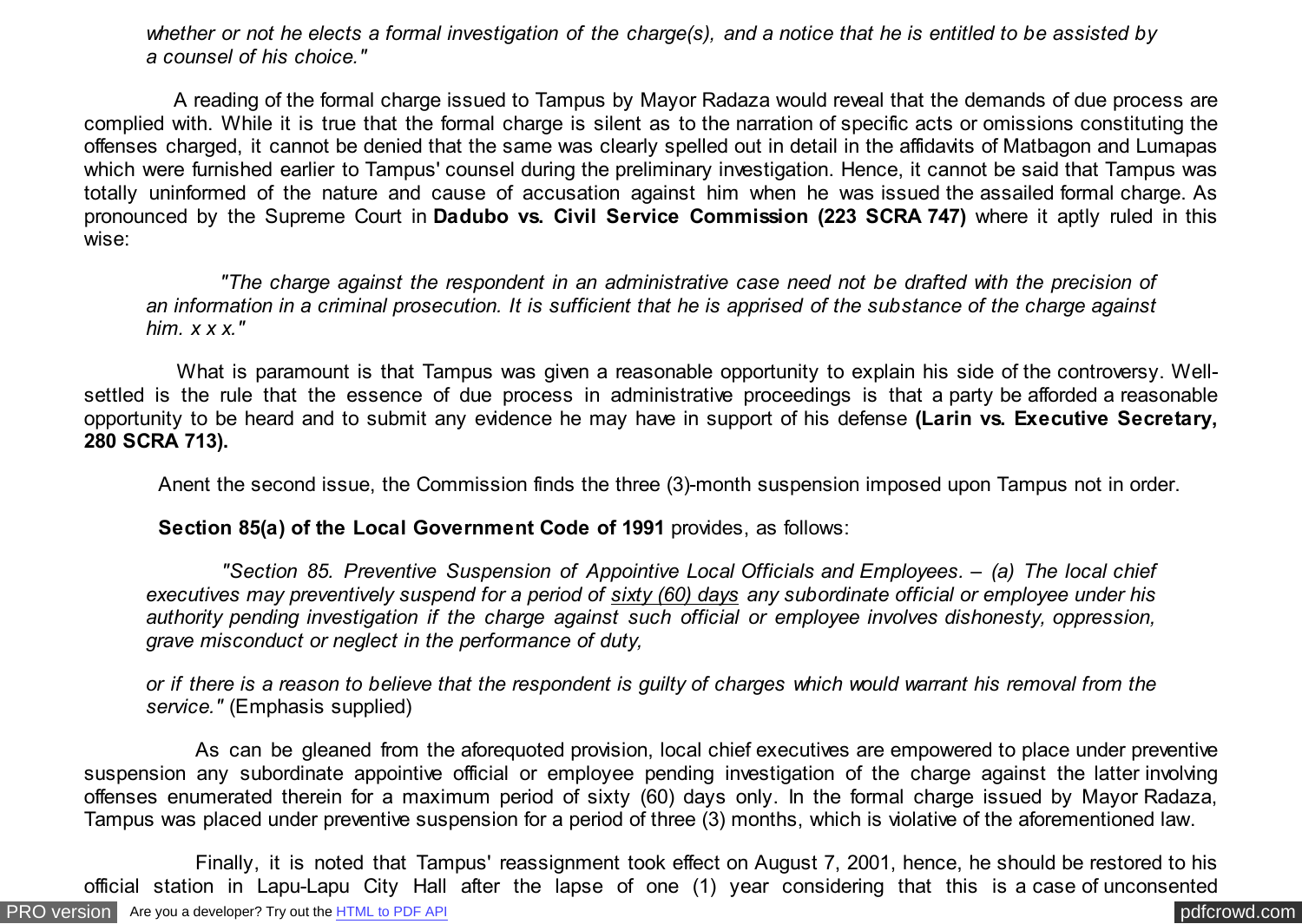reassignment contemplated in **Section 6(a), Rule III of CSC Memorandum Circular No. 40, s. 1998 otherwise known as the Revised Omnibus Rules on Appointments and Other Personnel Actions** which reads, thus:

*"Section 6. Other Personnel Movements. - x x x*

*"a. Reassignment - x x x. If reassignment is without the consent of the employee being reassigned it shall be allowed only for a maximum period of one (1) year. x x x."*

 It is observed, however, that the aforementioned one-year period which commenced on August 7, 2001, was effectively interrupted when Tampus was placed under preventive suspension under a Formal Charge dated January 11, 2002 which he received on January 21, 2002. Thus, the inclusive period from January 21, 2002 to March 21, 2002 which was the valid duration of a preventive suspension of a local government employee and which Tampus actually served, shall not be counted in the computation of the one-year period.

 This is so since a person under preventive suspension is not rendering actual service. As defined by **Memorandum Circular No. 41, s. 1998 (Revised Omnibus Rules on Leave), specifically Section 28 thereof,** actual service refers to the period of continuous service since the appointment of the official or employee concerned, including the period or periods covered by any previously approved leave with pay. This being the case, the one-year period of Tampus' reassignment should be extended for a period equivalent to the duration of his preventive suspension and therefore, he should be restored to his official station in Lapu-Lapu City Hall by October 7, 2002.

 As to the one month period in excess of the allowable two months duration of preventive suspension, the same is deemed included in the period of unconsented reassignment. That being the case, he is deemed not to have left the service during that period and became entitled to the payment of backwages corresponding to that period.

 **WHEREFORE,** the appeal of Joel B. Tampus is hereby **PARTLY GRANTED** insofar as the impropriety of the imposition of the three-month preventive suspension upon him is concerned. Hence, he is entitled to the payment of backwages for the period in excess of the prescribed sixty days. This is without prejudice, however, to the continuance of the formal investigation of the case against Tampus for Grave Misconduct and Neglect of Duty. He should likewise be restored to his original station in Lapu-Lapu City Hall prior to his reassignment by October 7, 2002.

Quezon City, OCT 09 2002

(Signed) **JOSE F. ERESTAIN, JR.** Commissioner